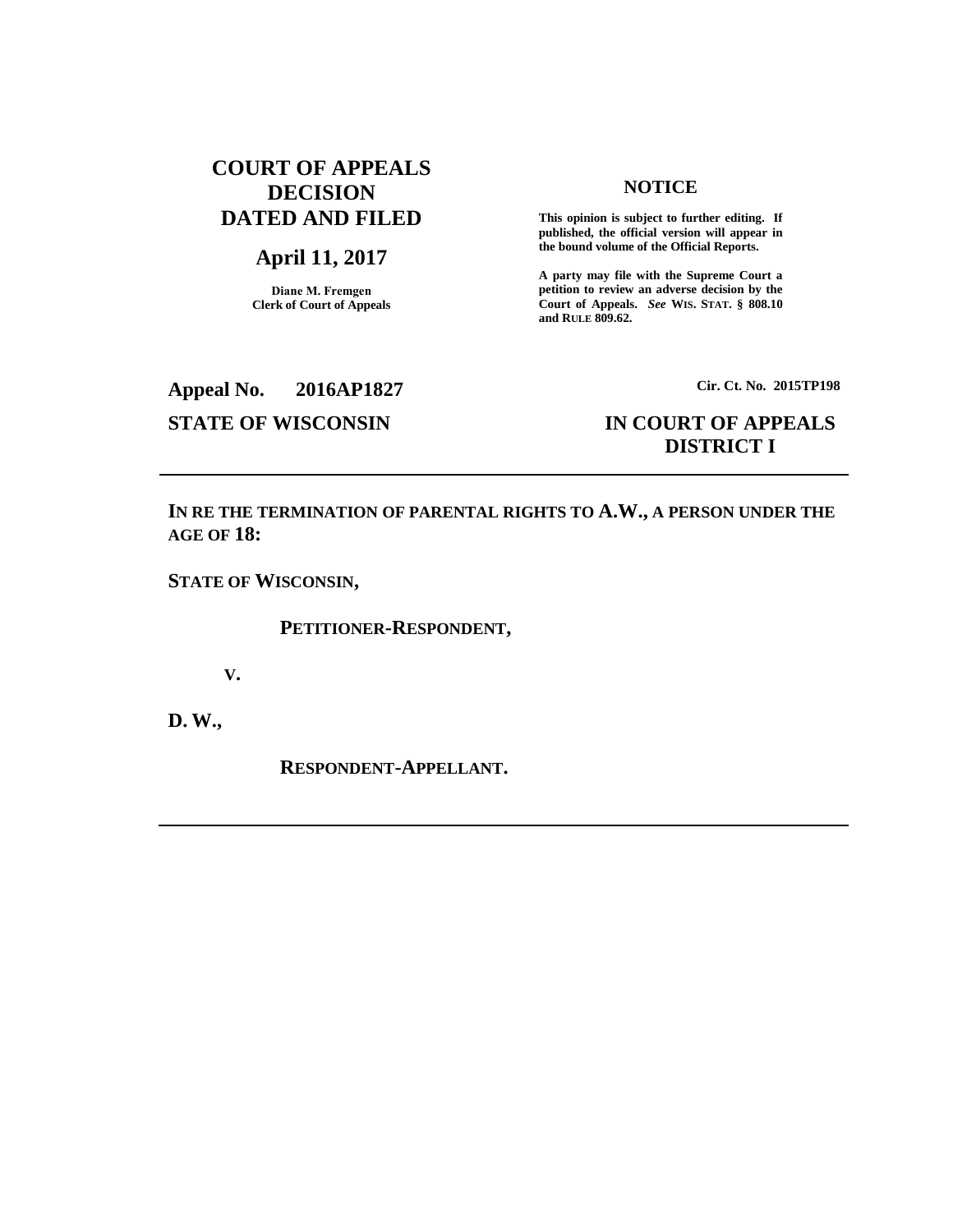APPEAL from orders of the circuit court for Milwaukee County: DAVID C. SWANSON and LAURA GRAMLING PEREZ, Judges. 1 *Affirmed*.

 $\P1$  DUGAN, J.<sup>2</sup> D.W. appeals the trial court's order entered April 15, 2016, terminating his parental rights to his son, A.W., and the *Machner* court order entered on January 6, 2017, denying his postdispositional motion that alleged that trial counsel was ineffective.

¶2 On appeal, D.W. argues that trial counsel was ineffective for failing to call Ar.W., D.W.'s sister and A.W.'s aunt, to testify at the dispositional hearing and for failing to move for a change of A.W's placement to Ar.W., from the foster mother, prior to the termination of D.W.'s parental rights. Additionally, D.W. argues that as the result of the delay between the entry of his plea to the grounds for termination and the hearing to establish the factual basis for the earlier plea (the "prove-up"), his plea was defective. $3$ 

 $\overline{a}$ 

<sup>&</sup>lt;sup>1</sup> The Honorable David Swanson presided over the litigation of the petition for termination of parental rights and entered the order terminating D.W.'s parental rights. The Honorable Laura Gramling Perez presided over the *Machner* motion hearing and entered the order denying that motion. *See State v. Machner*, 92 Wis. 2d 797, 285 N.W.2d 905 (Ct. App. 1979). For clarity, the court refers to Judge Swanson as the trial court, and Judge Gramling Perez as the *Machner* court.

<sup>&</sup>lt;sup>2</sup> This is a one-judge appeal pursuant to Wis. Stat.  $\S 752.31(2)(e)$  (2015-16). All references to the Wisconsin Statutes are to the 2015-16 version unless otherwise noted.

<sup>3</sup> In rendering its oral decision on the postdispositional motion, the *Machner* court noted that it would not address the claim that the delay in the prove-up for the plea violated due process because appellate counsel had raised that issue only to preserve it as a legal issue before this court.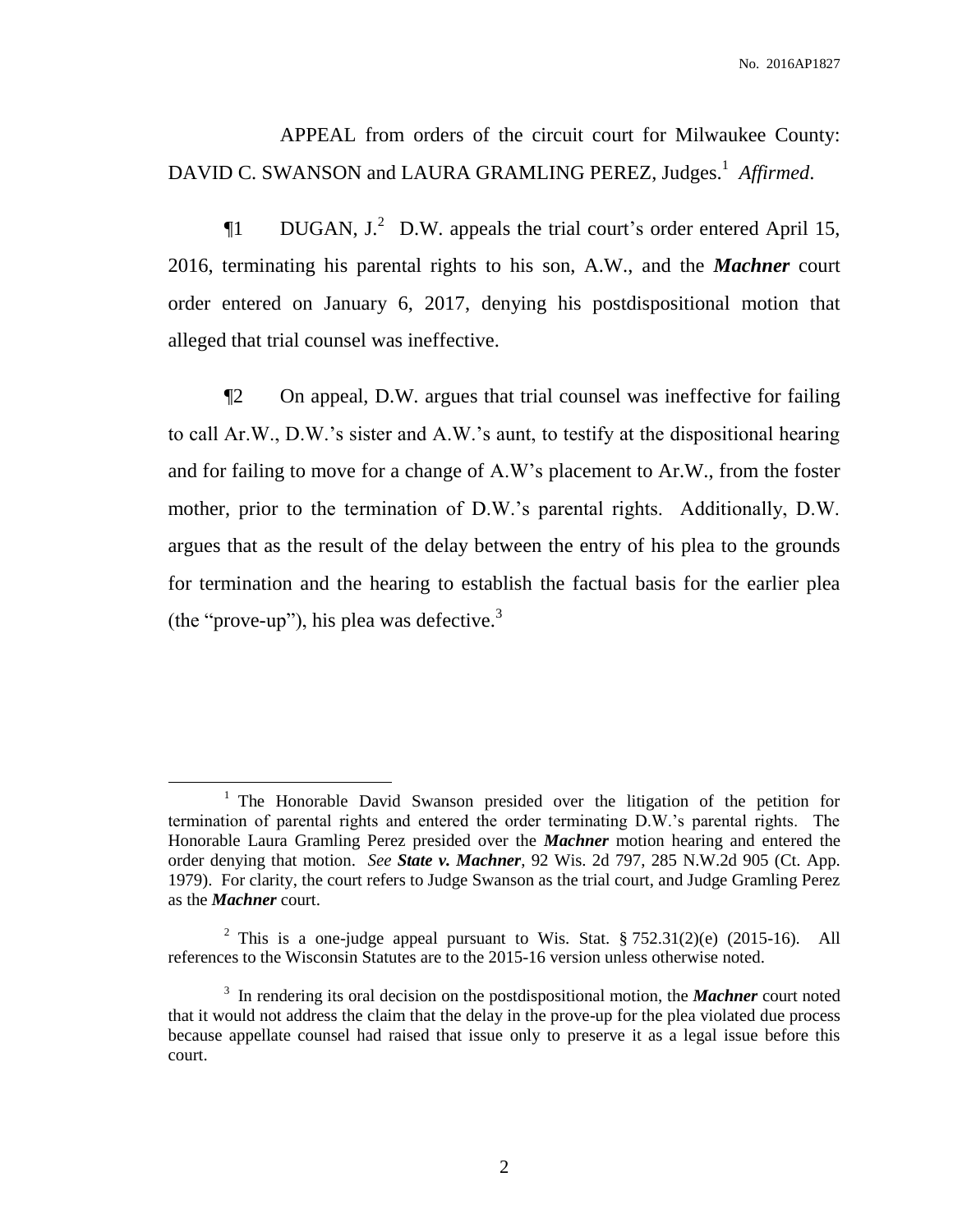$\P$ 3 The State<sup>4</sup> argues that trial counsel was not ineffective and that D.W.'s plea was knowing and voluntary.

¶4 For the reasons stated below we agree with the *Machner* court that D.W. has not established that his trial counsel was ineffective. Additionally, we find that D.W. abandoned his claim that his plea was defective.

### **BACKGROUND**

¶5 A.W. is an eight-year-old boy. He was born on December 9, 2011. His father is D.W. and his mother is J.Y. Since May 2014, when he was three years old, A.W. has been living in foster care.

¶6 The foster care placement took place because A.W. was removed from his parents' home by the Division of Child Protective Services (DMCPS). DMCPS had become involved with the family because of allegations of physical abuse to A.W.'s sister and neglect. The parents' home was dirty, there were many people coming in and out, and the children were going to school with feces and urine on them.

¶7 A.W. was found to be a Child in Need of Protection or Services (CHIPS) in June 2014, and an order placing him outside of his parents' home was entered on January 30, 2015.

¶8 When A.W.'s sister, age five, entered foster care she received a medical examination. The exam revealed that she had genital herpes and further investigation indicated she had been sexually abused. D.W. was identified as the

 $\overline{a}$ 

<sup>4</sup> Because the State and the guardian *ad litem* are united in the arguments on appeal, for ease of reading we will refer to them as "the State."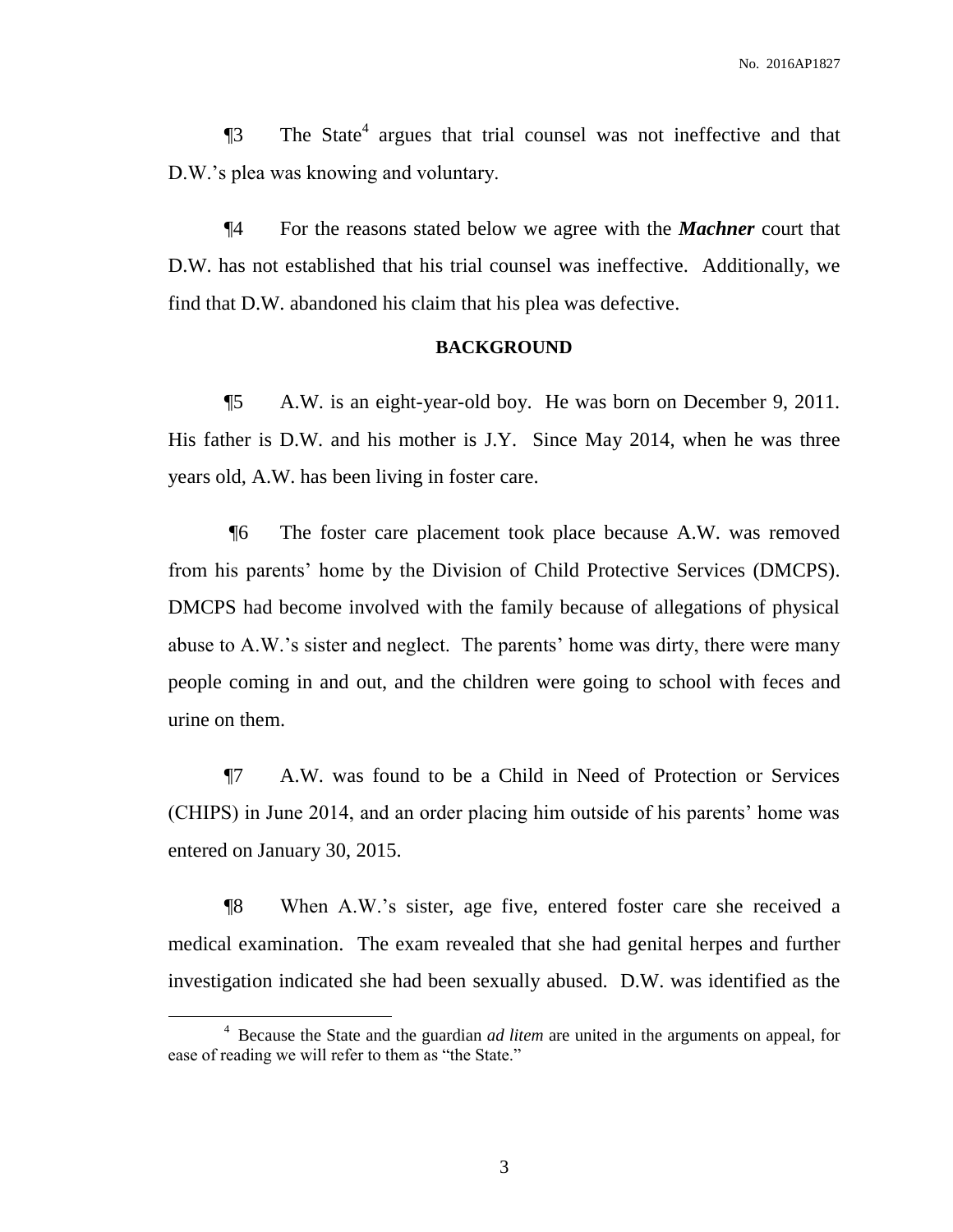perpetrator, charged with repeated sexual assault of the same child, convicted on those charges, and sentenced on March 12, 2015, to thirty seven years of initial confinement and thirteen years of extended supervision. He was prohibited from visiting A.W. because of the criminal court's no contact order. Further, A.W. also has alleged that D.W. sexually abused him.

¶9 Before the actual removal from the parents' home, DMCPS implemented two plans to keep A.W. and his siblings safe in his parents' home. D.W.'s mother had been identified as the protective caretaker for the second plan. The abuse and neglect, and later discovered evidence of the sexual assault to A.W.'s sister occurred while D.W.'s mother was responsible for keeping the children safe.

¶10 After placement outside of his parents' home, A.W. lived in two homes before his current placement. The first was an assessment foster home from May 19, 2014, to September 3, 2014; the second was an unrelated adult identified as A.W.'s godmother. This individual asked that A.W. be removed. A.W. has behavior issues, an Individualized Educational Plan at school, sexualized behaviors and wets himself. In December 2014, he went to live with his current foster parent and adoptive resource, T.H.

¶11 A petition to terminate the parental rights of A.W.'s mother, J.Y., and D.W. was filed on June 17, 2015. The first plea hearing was scheduled for July 17, 2015. Both parents appeared, were advised of their rights and requested appointment of counsel. The hearing was adjourned until August 6, 2015, and time limits were tolled.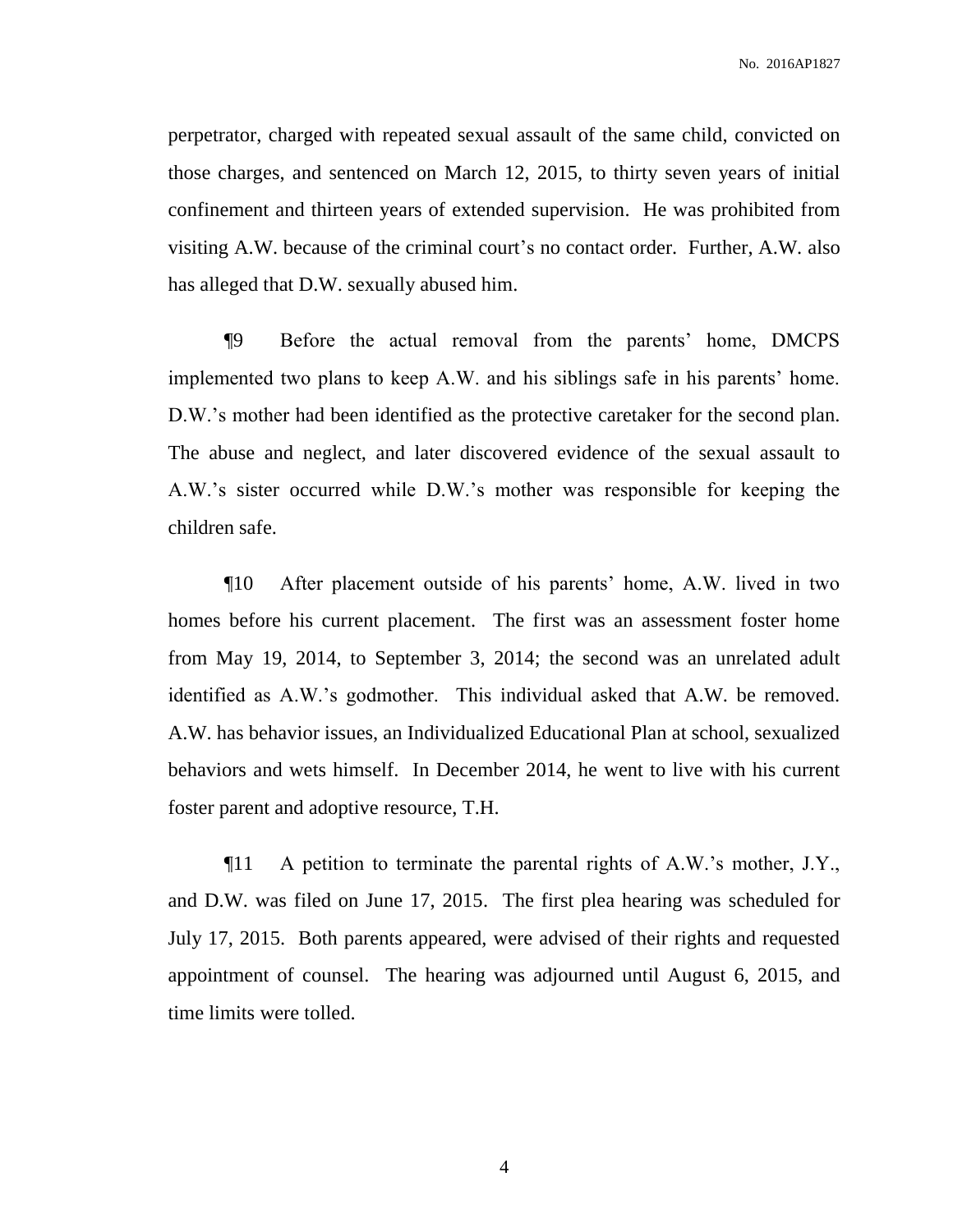¶12 On August 6, 2015, J.Y. filed a request for substitution of judge. The case was transferred to the trial court, time limits were tolled, and the hearing was adjourned to August 26, 2015.

¶13 The State filed an amended petition to terminate parental rights and the parents contested the amended petition, reserved their jury trial rights and a final pretrial was scheduled for November 30, 2015. A jury trial was also scheduled for December 7, 2015.

¶14 On the day of the final pretrial, A.W.'s mother, J.Y., voluntarily consented to the termination of her parental rights. D.W. waived his right to contest the child in continuing need of protection or services (continuing CHIPS) claim and the failure to assume parental responsibility claim was dismissed. After questioning D.W., the trial court determined that his waiver was knowing and voluntary and it accepted his no-contest plea. The prove-up was scheduled for December 7, 2015, to be concurrent with the dispositional hearing.

¶15 On December 7, 2015, the parties asked to adjourn the hearing because the guardian *ad litem* was beginning a jury trial in another court. Trial counsel told the court he was also requesting an adjournment because he had just learned of a possible placement resource for A.W. and he needed time to investigate. The prove-up and dispositional hearing was rescheduled for March 2, 2016. On March 2, the guardian *ad litem* was in trial in another court so the entire matter was adjourned to April 14, 2016, with a back-up date of April 28, 2016.

¶16 On April 14, the trial court heard testimony at the prove-up and found there was a sufficient factual basis for D.W.'s no-contest plea, that grounds for termination of D.W.'s parental rights were proven by clear and convincing evidence and that D.W. was unfit. The trial court then conducted the dispositional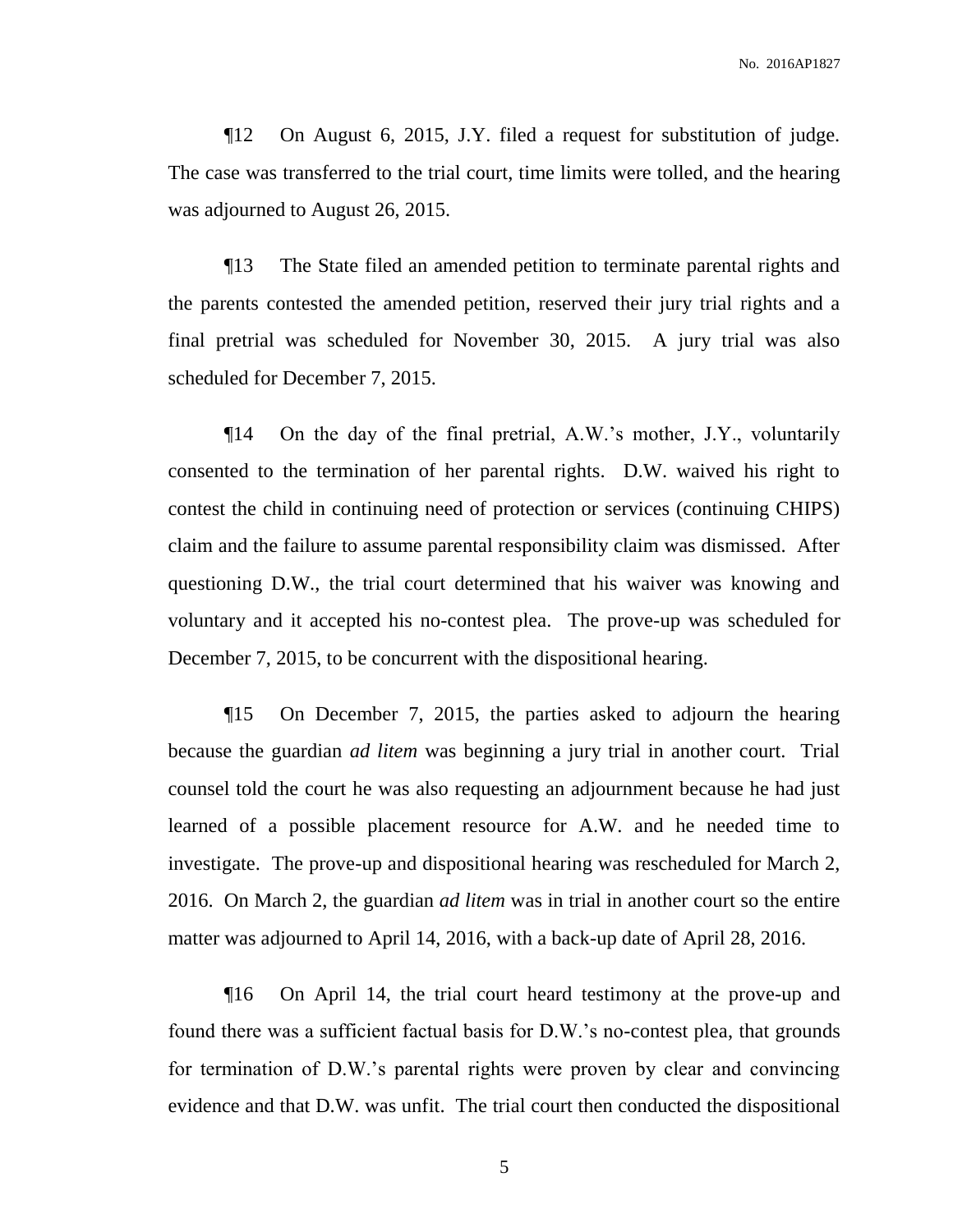hearing, and upon completion ordered the termination of J.Y. and D.W.'s parental rights.

¶17 At the dispositional hearing, D.W.'s defense focused on the issue of whether a family member existed who could assume guardianship of A.W. instead of terminating D.W.'s parental rights. A.W.'s child welfare supervisor, Jessica Reese, testified about the contact DMCPS had with various relatives and explained the procedure DMCPS uses to locate relatives when children enter out-of-home care. Letters are sent to all family members that DMCPS is aware of and in this case the DMCPS case manager sent a letter to D.W. asking him to contact her. Had he responded, she would have asked him about available relatives.

¶18 D.W. questioned Reese about several of D.W.'s relatives. Reese had not spoken to D.W.'s brother, a maternal grandmother, or Ar.W. Reese testified that ongoing case manager Quintella Watts met with D.W. in the Milwaukee County Jail on July 15, 2014 and, to Reese's knowledge, D.W. did not give Watts any names of relatives who would be available to take placement of A.W.

¶19 At the conclusion of the evidence, trial counsel argued against termination of D.W.'s parental rights and urged the court to require DMCPS to further investigate whether the option of placing A.W. with one of D.W.'s relatives was appropriate. The trial court made findings and ordered the termination of D.W.'s parental rights.

¶20 D.W., represented by a different attorney, filed a timely notice of intent to pursue postdispositional relief and a timely notice of appeal. In addition, D.W. filed a motion with this court requesting that this matter be remanded for a determination of whether trial counsel was ineffective because he did not present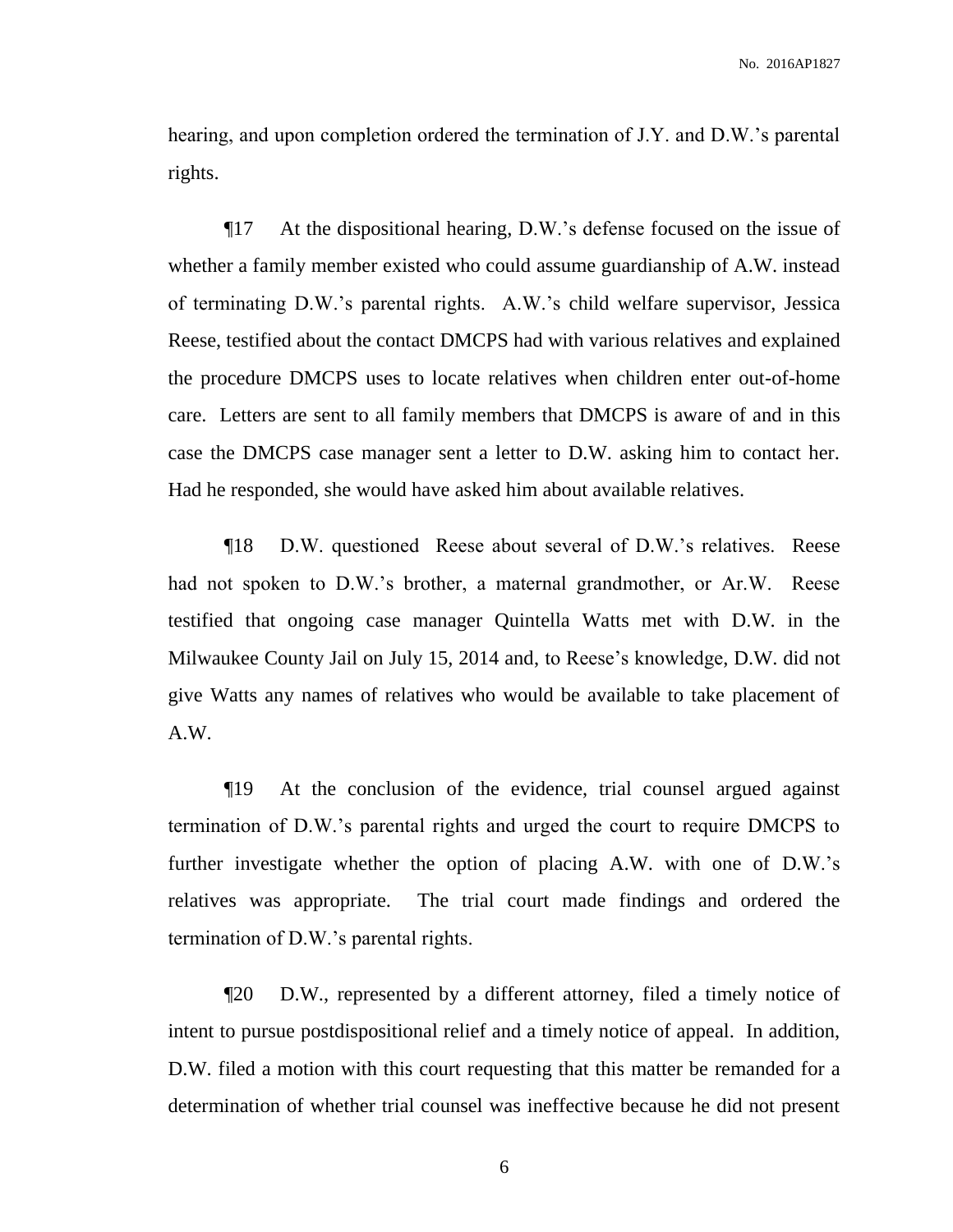Ar.W. as a witness for a relative placement at the dispositional hearing. This court granted his motion and remanded this matter.

¶21 Upon remand, D.W. filed a postdispositional motion seeking a *Machner* hearing on his ineffective assistance of counsel allegations and asserting that his plea was defective because of the five-month delay between entry of the plea and the prove-up hearing.<sup>5</sup> After a hearing, the **Machner** court determined that trial counsel's performance was not deficient, and that even if it was deficient, there was no prejudice. This appeal followed.

#### *MACHNER* **HEARING**

¶22 D.W. did not testify at the *Machner* hearing. Through his attorney, he called his trial counsel as his first witness. Trial counsel testified that he was referring to D.W.'s brother, D.J., when he told the court on December 7, 2015, that he had learned of a possible relative placement for A.W. He testified that he made efforts to contact D.J. between December 7, 2015, and the April 14, 2016, dispositional hearing, leaving him messages, but he never heard from him.

¶23 Trial counsel also testified that D.W. mentioned his mother as a placement option. However, trial counsel recognized that D.W.'s mother was not a viable option because of her health issues, and because she had not followed through with the safety plan in effect when the abuse and neglect of A.W.'s sister occurred

¶24 Trial counsel did not learn of any other potential relative placements until the day of the April 14, 2016, dispositional hearing. Ar.W.'s name came up

 $\overline{a}$ 

<sup>5</sup> *See State v. Machner*, 92 Wis. 2d 797, 285 N.W.2d 905 (Ct. App. 1979).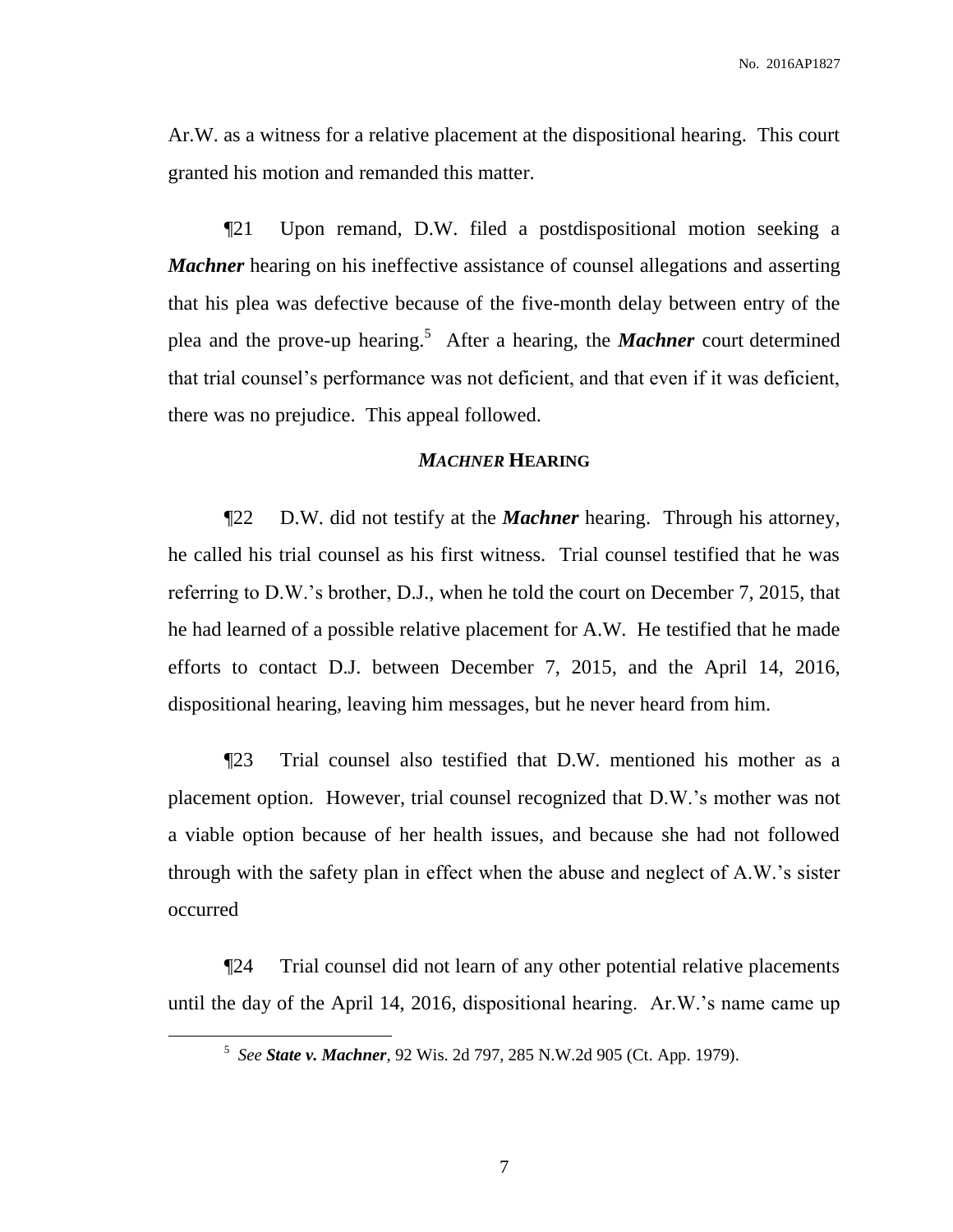for the first time when trial counsel was at court for the hearing and waiting for D.W.'s mother to arrive. When D.W.'s mother did not appear he called her and she told him to talk to her daughter, Ar.W. He called Ar.W. but was not able to reach her. Trial counsel testified that D.W. had never mentioned Ar.W. as a possible placement. He also testified that his strategy was to present a relative at the dispositional hearing who might be interested in a permanency placement for A.W., as D.W.'s only hope.

¶25 Trial counsel further explained that he did not file a petition for transfer of guardianship or a formal change in placement because he did not have anyone who was going to come forward and accept responsibility for A.W.

¶26 D.W. also called Ar.W. as a witness. Ar.W. testified she first became interested in placement in 2015 and by the time she talked to D.W.'s CHIPS attorney about it, he said that he no longer represented D.W. and the case had gone to termination of parental rights. She never talked to trial counsel prior to the dispositional hearing. She testified that she works between fifty to sixty hours each week, has three children, and hoped to move to a bigger place to have room for A.W. Ar.W. also testified that she did not see A.W. from May 2014 until November or December 2016.

¶27 D.W.'s next witness was Watts, A.W.'s ongoing case manager, who had been on maternity leave when the dispositional hearing occurred. Watts was assigned to A.W.'s case in October or November of 2014 and, before taking over the case, worked several months with the former ongoing case manager, Jill Collins. On July 14, 2014, she and Collins met with D.W. while he was incarcerated. He mentioned Ar.W. as a possible placement. Collins investigated and decided Ar.W. was not appropriate for placement.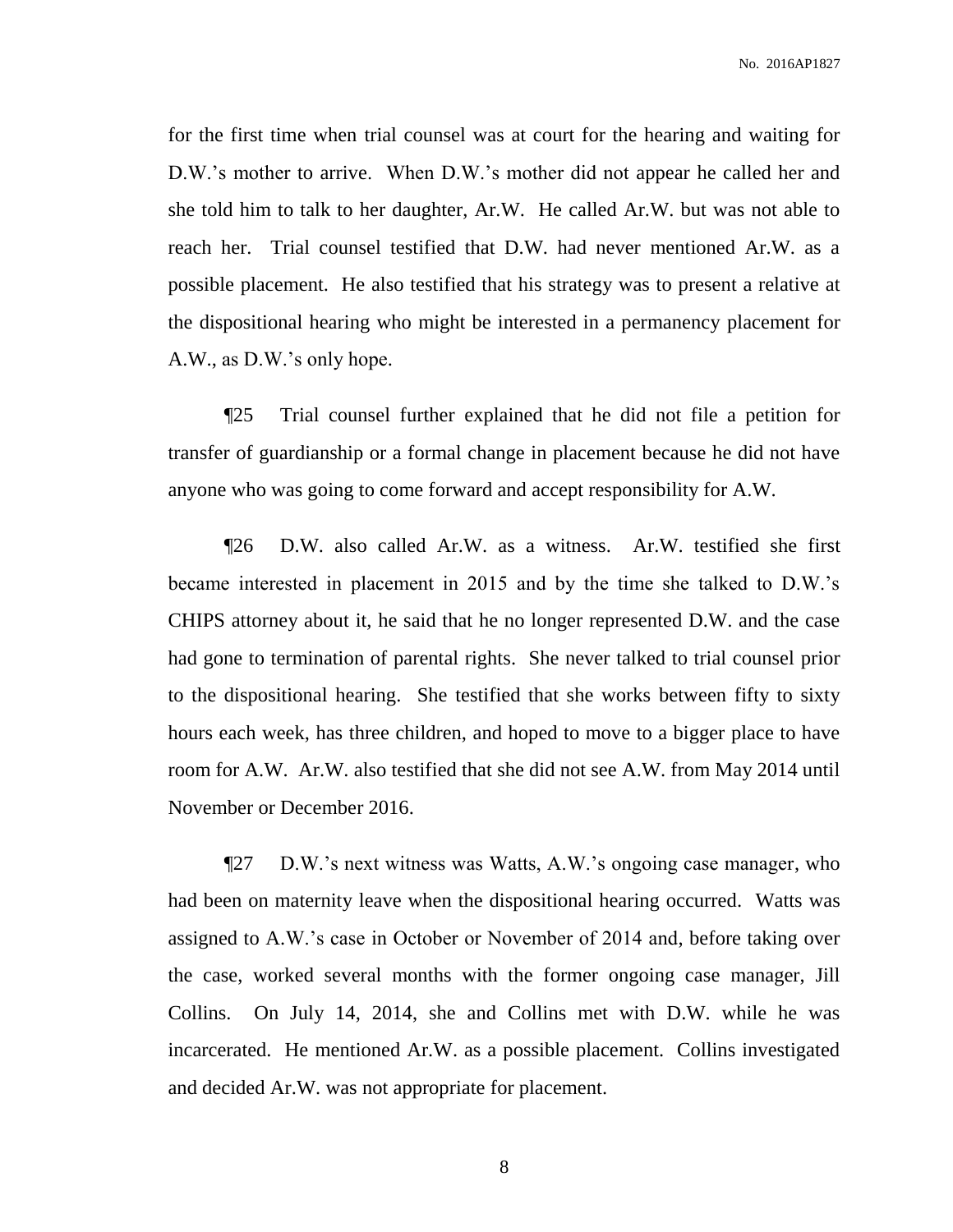¶28 The State called Reese who confirmed that DMCPS had investigated two of D.W.'s relatives, his mother and Ar.W., and decided they were inappropriate for placement. She testified that D.W.'s mother was found to be inappropriate for placement because she failed to protect the children during the time that she was the protective provider for A.W. and his sister who was found to have a sexually transmitted disease.

¶29 Reese testified that Ar.W. was found to be inappropriate for placement based on her statements to the case workers, Watts and Collins. Ar.W.'s position was that she did not believe her mother would have neglected to protect the children from physical harm or sexual abuse and that D.W. would never have physically or sexually assaulted any of the children. Ar.W. was "very adamant" that none of the abuse occurred. Reese then explained that,

> if this caregiver does not believe that their sibling sexually assaulted a child or physically assaulted a child, the fear then or the concern then would be that that caregiver then is going to allow contact or unsupervised contact or inappropriate contact that's not going to be supervised or seen over. In that case, additional abuse could occur. Additionally, if the child believes that this has happened and is displaying behaviors, such as [A.W.] has, the other concern, if the caregiver doesn't believe it, that they're not going to get him the treatment that he would need.

¶30 At the conclusion of the hearing, the *Machner* court found that trial counsel was not deficient, and that even if counsel was found to be deficient, D.W. was not prejudiced. The *Machner* court made extensive oral findings and conclusions, which will be referred to in greater detail in this court's discussion of the issues D.W. raises on appeal.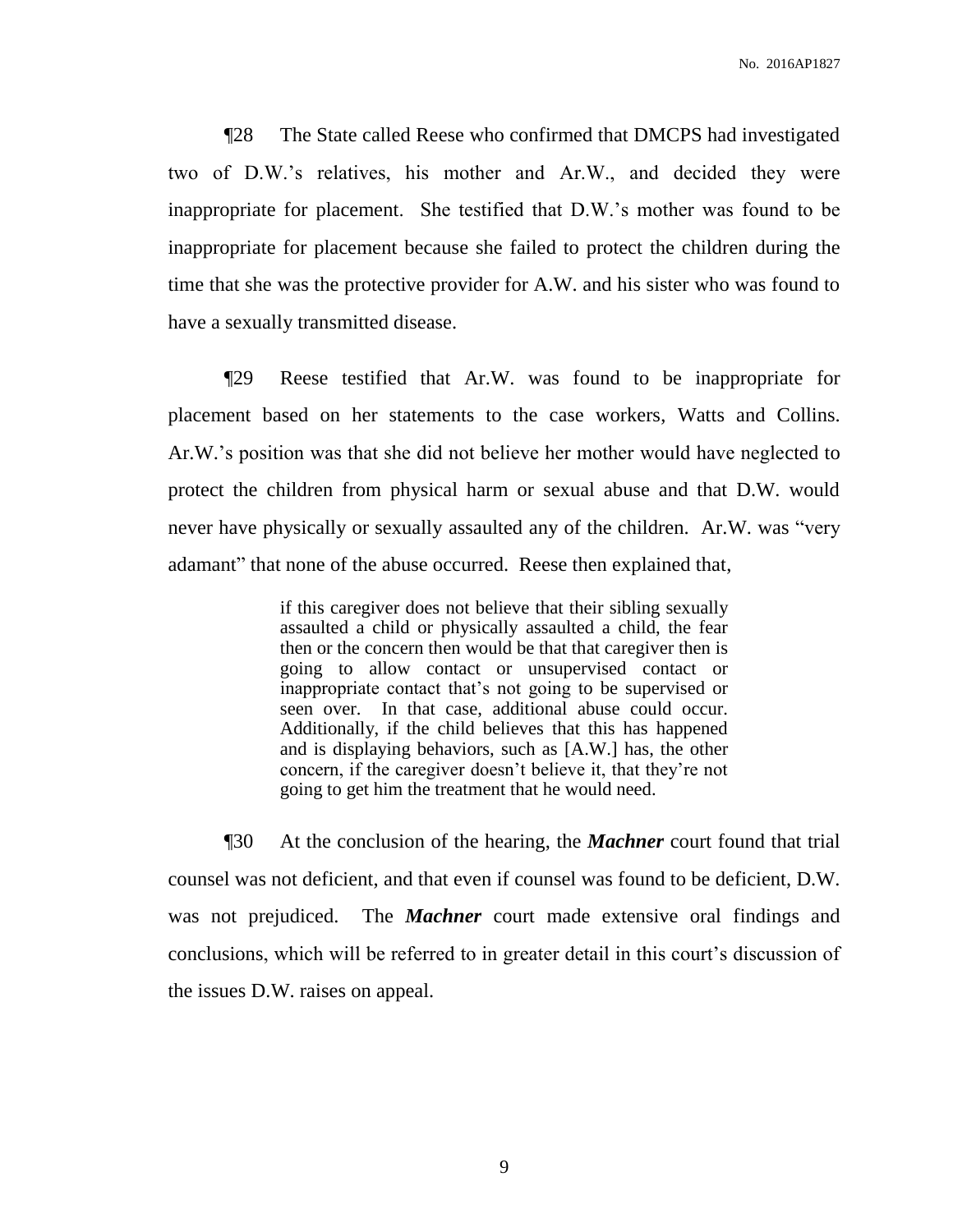#### **DISCUSSION**

#### **I. D.W. Received Effective Assistance of Counsel.**

#### **A. Standard of Review**

¶31 D.W. asserts that that trial counsel was deficient in failing to appropriately pursue a possible placement of A.W. with a relative and a change of placement earlier in the termination of parental rights case before the actual dispositional hearing. "Wisconsin has adopted the United States Supreme Court's two-pronged *Strickland* [*v. Washington*, 466 U.S. 668 (1984)] test to analyze claims of ineffective assistance of counsel." *State v. Williams*, 2015 WI 75, ¶74, 364 Wis. 2d 126, 867 N.W.2d 736, 751 (2015), *cert. denied,* 136 S. Ct. 1451 (2016). Wisconsin has extended the *Strickland* test to involuntary TPR proceedings. *See A.S. v. State*, 168 Wis. 2d 995, 1004-05, 485 N.W.2d 52 (1992).

¶32 "To prevail under *Strickland*, a defendant must prove that counsel's representation was both deficient and prejudicial." *Williams*, 364 Wis. 2d 126, ¶74. "Deficient performance means that defendant's counsel's conduct 'so undermined the proper functioning of the adversarial process that the trial cannot be relied on as having produced a just result.'" *Id.* (quoting *Strickland*, 466 U.S. at 686). "Prejudice means that, but for counsel's unprofessional errors, there is a reasonable probability that the trial's outcome would have been different." *Id.* (quoting *Strickland*, 466 U.S. at 694). "A reasonable probability is 'a probability sufficient to undermine confidence in the outcome.'" *Id.* (quoting *Strickland*, 466 U.S. at 694). "[C]ourts may apply the deficient performance and prejudice tests in either order, and may forgo the deficient performance analysis altogether if the defendant has not shown prejudice." *Id.*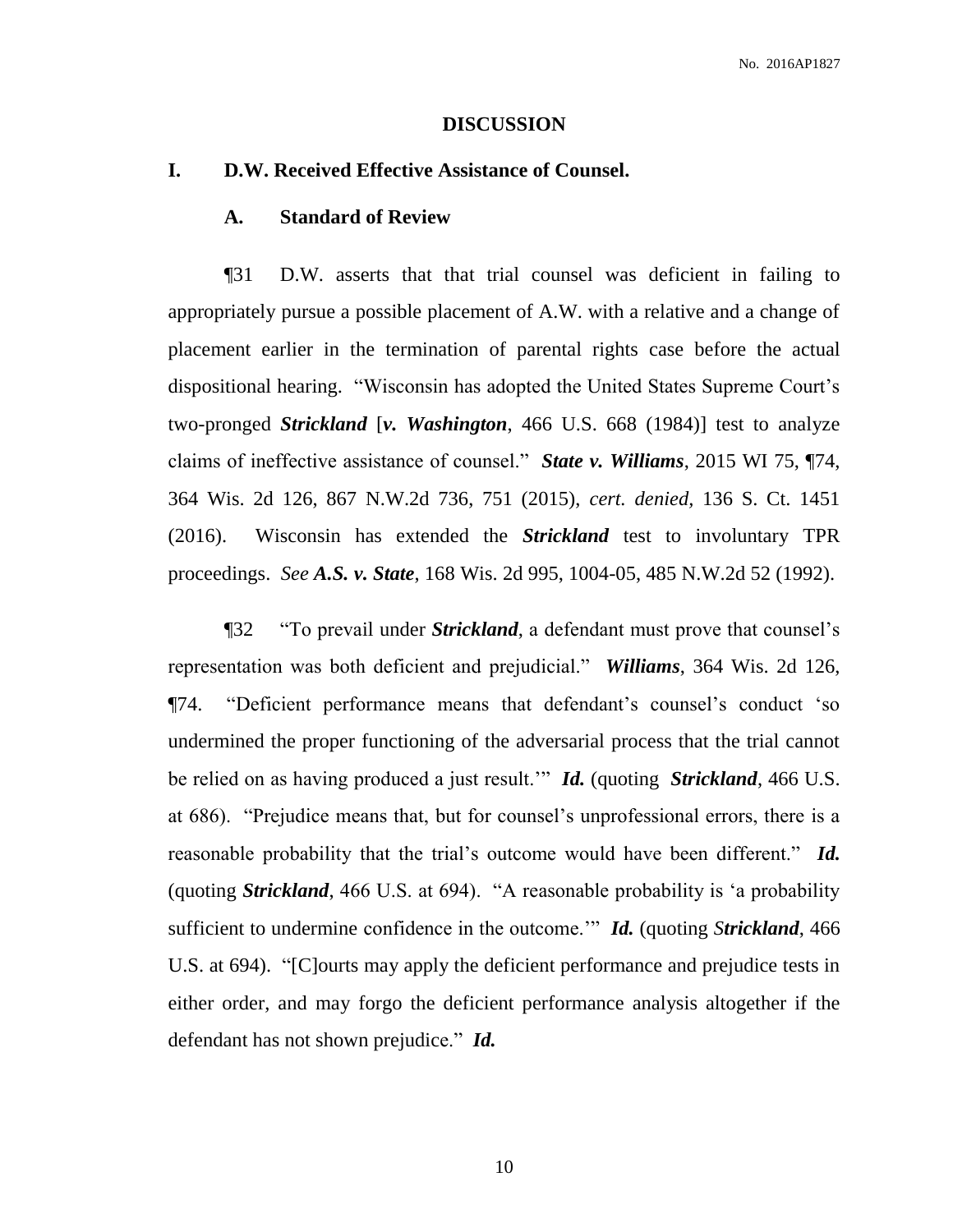¶33 The standard of review of the ineffective assistance of counsel components, deficient performance and prejudice, is a mixed question of law and fact. *State v. Johnson*, 153 Wis. 2d 121, 127, 449 N.W.2d 845, 848 (1990). "Thus, the trial court's findings of fact, 'the underlying findings of what happened,' will not be overturned unless clearly erroneous." *Id.* (citations omitted). "The ultimate determination of whether counsel's performance was deficient and prejudicial to the defense are questions of law which this court reviews independently." *Id.* at 128. "[C]ourts may reverse the order of the two tests or avoid the deficient performance analysis altogether if the defendant has failed to show prejudice." *Id.*

# **B. Trial Counsel Acted Appropriately in Trying to Identify an Appropriate Relative Who A.W. Could be Placed With.**

¶34 This court will not overturn the *Machner* court's findings of fact, "the underlying findings of what happened," unless they are "clearly erroneous." *See Johnson*, 153 Wis. 2d at 127. Here the *Machner* court made detailed findings of fact and found that trial counsel was not ineffective. Significantly, the *Machner* court stated, "so I find today that all of [trial counsel's] testimony is true, that the facts as I've just outlined are, in fact, facts that have been established in this case."

¶35 Although D.W. told trial counsel about two relatives who might be appropriate placements for A.W.—his brother, D.J. and his mother, he did not tell trial counsel about his sister. Trial counsel first became aware that D.W. had a sister the morning of dispositional hearing, and that information came from D.W.'s mother.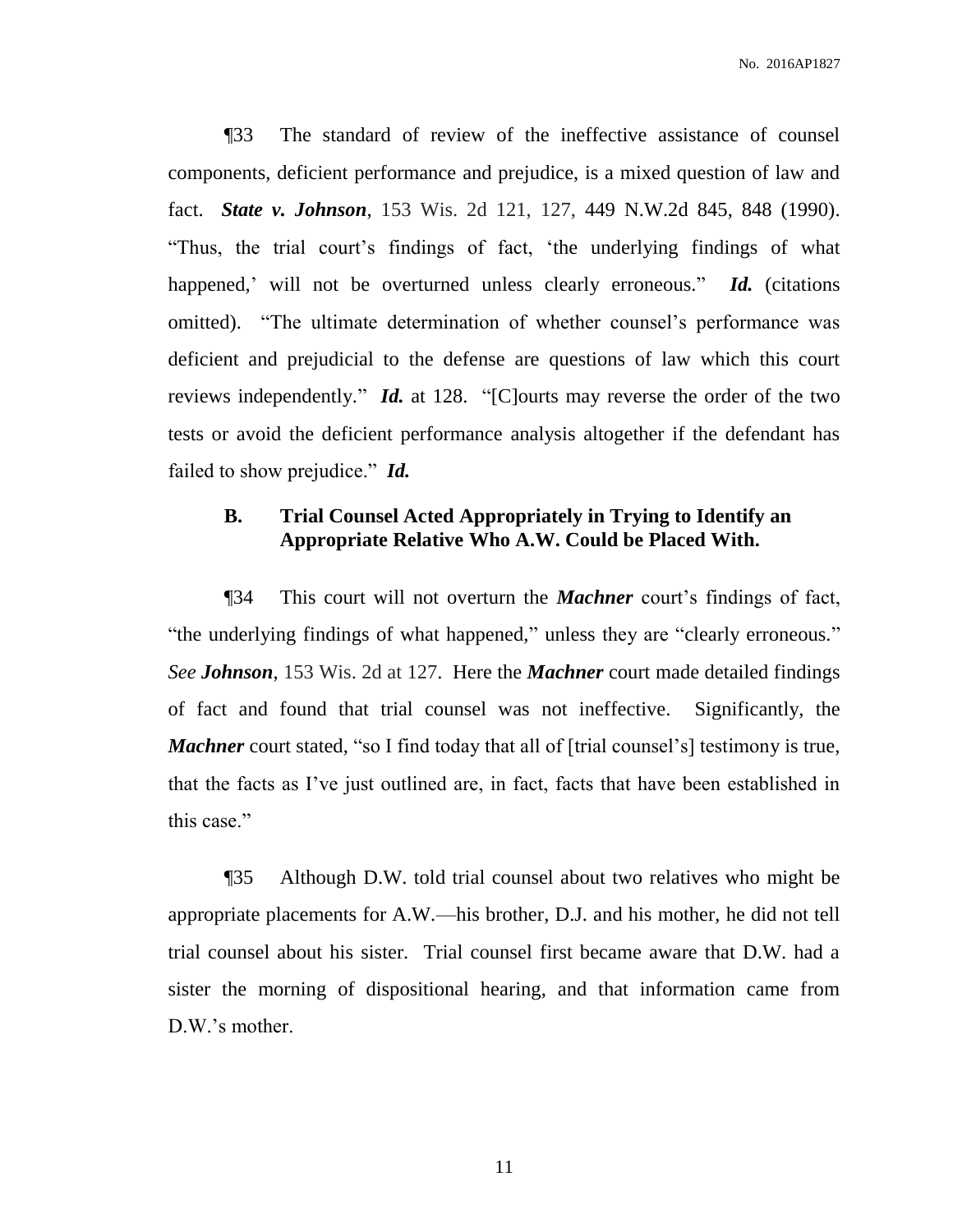¶36 The record establishes that prior to the dispositional hearing, trial counsel worked with the information that D.W. had provided without finding a relative appropriate for placement. The *Machner* court noted that it hadn't heard anything about D.J. during the hearing except that trial counsel had made several phone calls to determine whether he was willing to be considered for placement of A.W. and got no response.

¶37 D.W. also told trial counsel about his mother as a possible relative placement. However, trial counsel testified that based on his independent review of discovery, he had determined that D.W's mother was not a viable option due to her health issues, and because she did not follow through with the safety plan that was in effect to protect A.W. and his sister when they were in her custody, as established by the abuse and neglect of A.W.'s sister during that time.

¶38 The *Machner* court specifically found that trial counsel,

took appropriate steps to review many, many pages of discovery in this case, that likely, among other things, that he did that with an eye toward identifying other potential family placement, family members to take placement of [A.W.] and that he did not find other potential family placements, other than [D.W.'s] mother, who we've already discussed.

¶39 With respect to Ar.W., trial counsel was expecting D.W.'s mother to appear at the April 2016, dispositional hearing and when she didn't, he called her and she told him to call her daughter, Ar.W. Once he learned of Ar.W.'s existence, trial counsel immediately attempted to contact her by phone. He also explained that had he known where Ar.W. was and how to contact her, he would have tried to get her to attend the hearing. However, he was not able to talk with her until some time later after the dispositional hearing. The *Machner* court found that, although Ar.W. had called an attorney prior to the dispositional hearing, she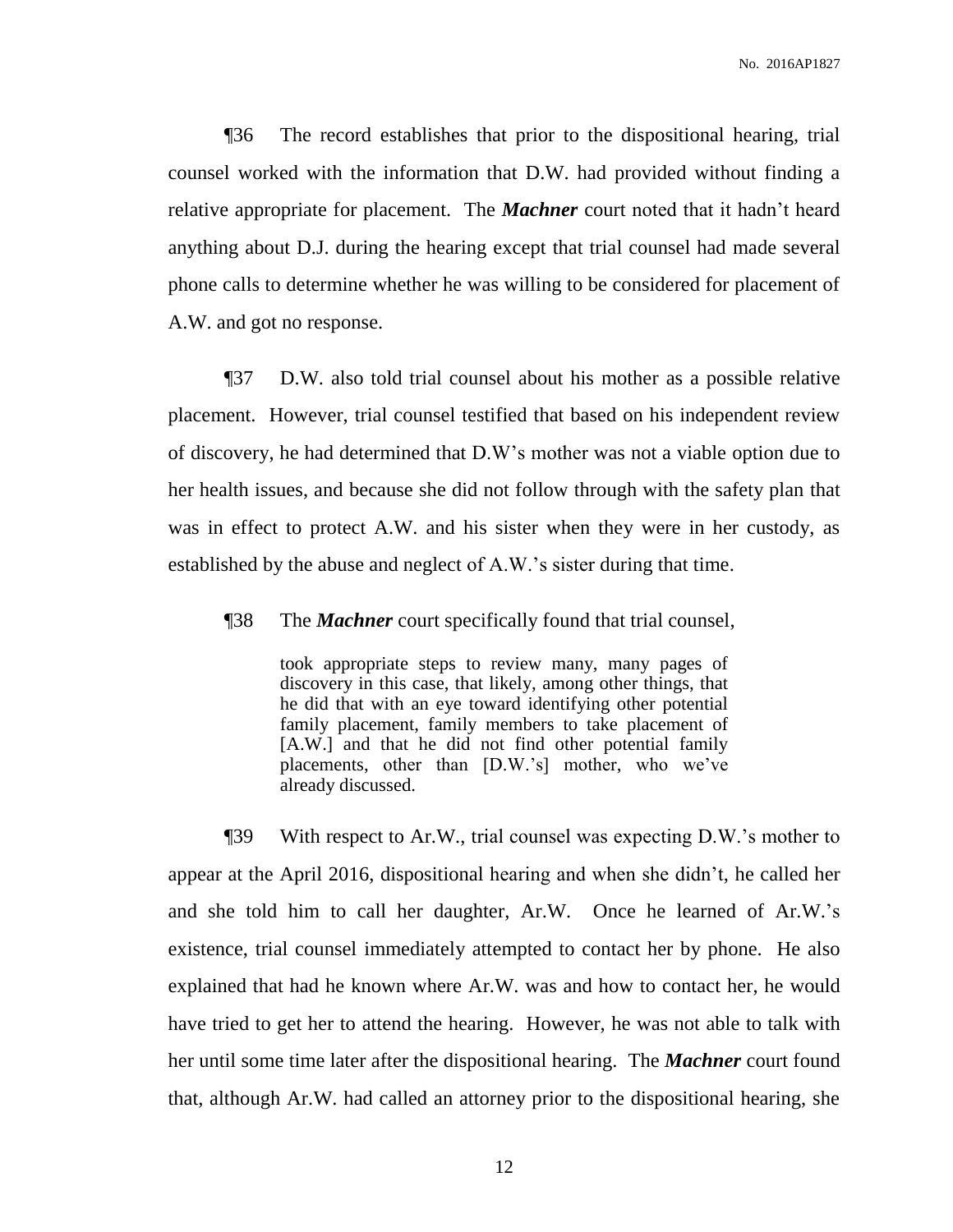called D.W.'s former CHIPS counsel not D.W.'s trial counsel. These factual findings are not clearly erroneous and, therefore, they are accepted by this court. *See Johnson*, 153 Wis. 2d at 127*.*

¶40 The *Machner* court found that trial counsel was not deficient because he did all that he could based on the information he had to locate potential family members who might be willing to have A.W. placed with them. It also found that, at the dispositional hearing, trial counsel had "argued vehemently for the possibility of placement with a relative and transfer of guardianship to a relative, [and] that he argued appropriately with the information that he had available to him." The *Machner* court went on to hold:

> Based on all of that, I do not conclude that [trial counsel's] performance was deficient. I find that it absolutely was not outside of the range of professionally competent assistance. In fact, I believe that [trial counsel] did everything that he could potentially have done with the information that he received from his client. And he took all possible steps to obtain additional information from his client and from other family members.

The *Machner* court clearly found trial counsel's conduct was not deficient.

¶41 Having independently considered the question, we agree and find that trial counsel was not deficient in attempting to locate D.W.'s relatives, particularly since D.W. never told trial counsel that he had a sister.

# **C. Even if Trial Counsel was Deficient in Not Having Ar.W. Present at the Dispositional Hearing D.W. was Not Prejudiced.**

¶42 Although the *Machner* court said that it need not address the issue of prejudice it found "there was not prejudice in this case either." The *Machner* court considered that, under the circumstances, trial counsel had limited arguments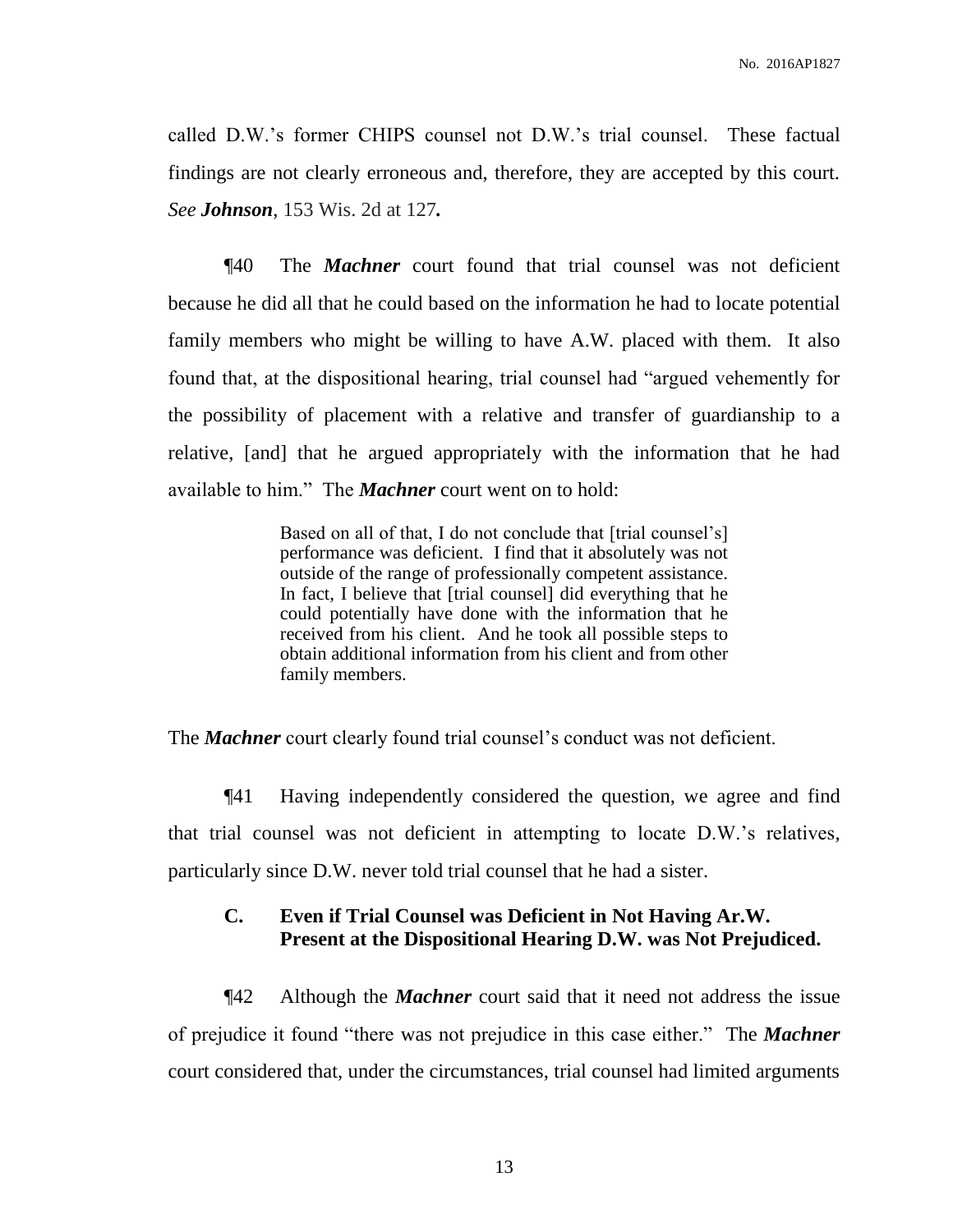he could make because he did not have any family members he could present to the trial court to be considered for a family placement. Trial counsel testified that, without D.W.'s mother or Ar.W. in attendance, his strategy at the dispositional hearing was to argue to the trial court that he had just learned that D.W. had a sister who might be interested in a permanency placement of A.W. or in pursuing a guardianship of him. Trial counsel requested an adjournment of the hearing to allow him to present Ar.W.

¶43 Moreover, the *Machner* court reviewed the transcript from the dispositional hearing and found that "[trial counsel] argued vehemently for the possibility of placement with a relative and transfer of guardianship to a relative, [and] that he argued appropriately with the information that he had available to him."

¶44 Additionally the *Machner* court considered whether having D.W.'s relatives at the dispositional hearing would have affected the trial court's decision to terminate D.W.'s parental rights. First, the *Machner* court noted that DMCPS had previously looked into all the family members whom D.W. proffered at the *Machner* hearing with the exception of D.J. With respect to D.J, the *Machner* court commented, "[s]o there's no evidence in front of me that [D.J.] has ever come forward, has ever expressed a desire to take placement of [A.W.], or is any way an appropriate placement for [A.W.]." It then stated, "so I can only conclude that he has not come forward and that he would not likely be an appropriate placement for [A.W.]." Moreover, on appeal, D.W. does not argue that trial counsel was ineffective regarding D.J.

¶45 With respect to D.W.'s mother, the DMCPS supervisor testified at the *Machner* hearing that D.W.'s mother was found to be an inappropriate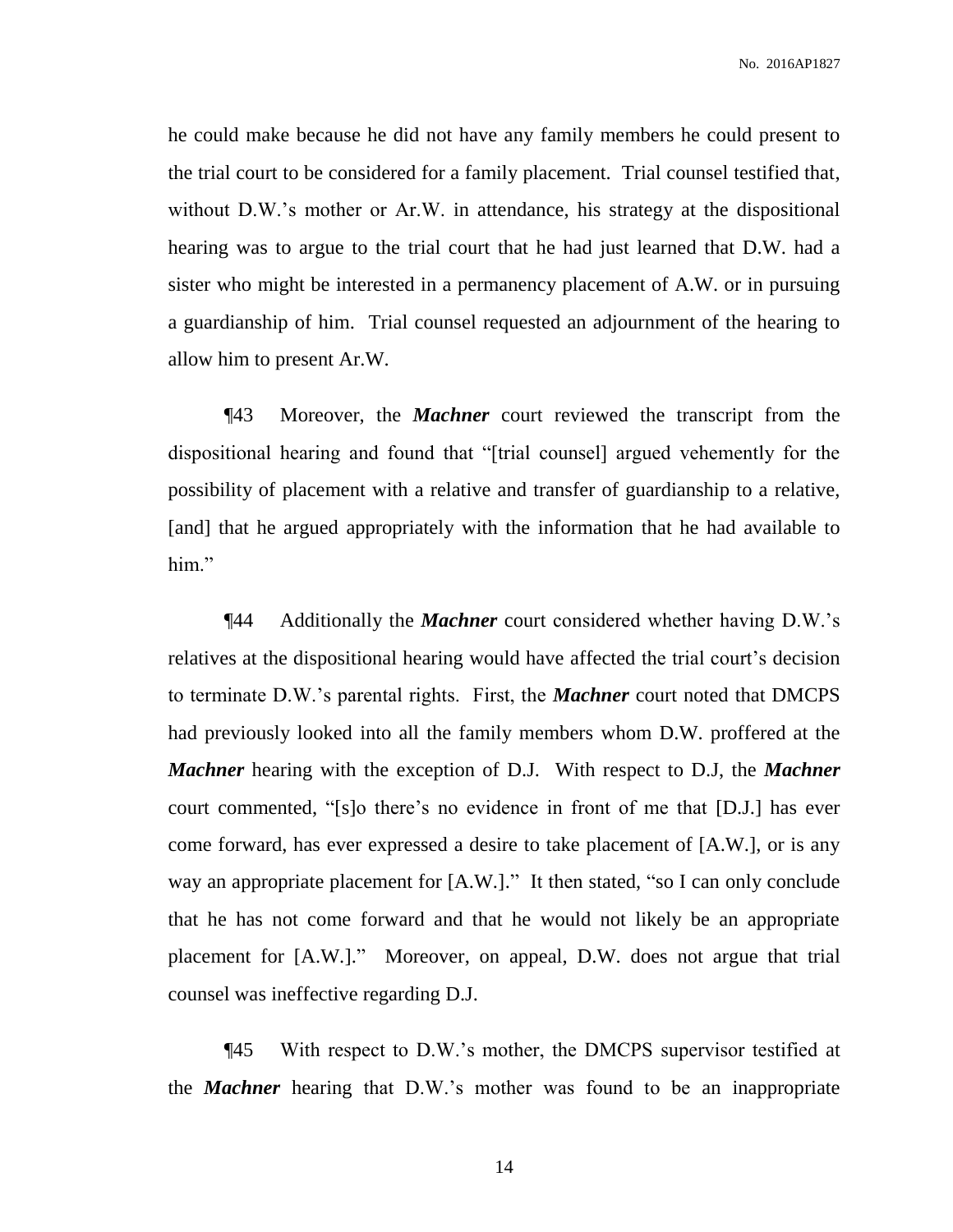placement because she failed to protect the children during the time that she was the protective provider for A.W. and his sister who was found to have a sexually transmitted disease. In its decision, the *Machner* court stated, "[a]nd I believe that had [the trial court] heard any additional information about [D.W.'s mother], [the trial court] would have come to that same conclusion." These factual findings are supported by the record.

¶46 With respect to Ar.W., the *Machner* court found that, although trial counsel did not learn about her existence until the morning of the dispositional hearing, DMCPS had investigated her as a possible relative placement. The *Machner* court then found that Ar.W. told the case worker that she did not believe that D.W. sexually assaulted A.W.'s sister and that her mother would not have neglected the children. The *Machner* court then concluded, "I think that it is reasonable for the DMCPS to make a decision that [Ar.W.] was not an appropriate placement for the children."

#### ¶47 The *Machner* court explained:

[T]here has been considerable trauma in this family, that a sister of [A.W.] has been proven to have been very significantly sexually abused by [D.W.], that [A.W.] himself ha<sup>[s]</sup> made allegations that are not proven at this point, but that [A.W.] does exhibit significant indicators of trauma for whatever reason. And I don't believe that [Ar.W.]— although, I believe she is well meaning and has come forward in good faith to seek to take the children—I don't believe that [Ar.W.] has an understanding of [A.W.'s] needs, an understanding of the family dynamics, and the ability at this time to appropriately care for [A.W.] And I believe that that would have been [the trial court's] conclusion as well, had [it] heard further testimony about  $[Ar.W.]$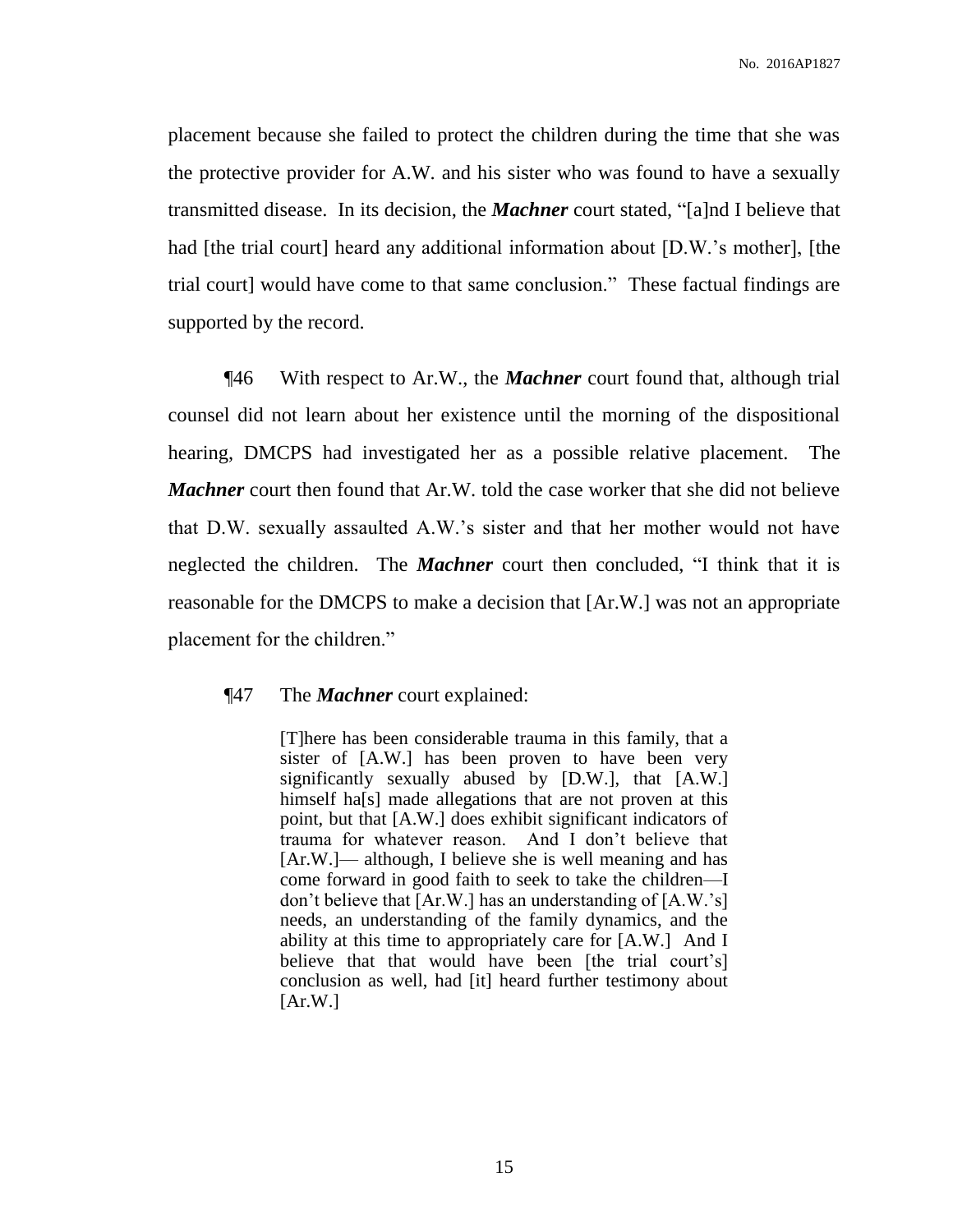#### ¶48 Addressing the dispositional order, the *Machner* court stated:

I note that [the trial court] heard testimony that [A.W.] was in a good placement, not an extremely longterm placement, but in a treatment foster home that was trained and qualified to address his special needs, that [A.W.] did have significant, special needs. And based on all of that, I believe that [the trial court] would have come to the same conclusion and made the same order, even had he heard testimony from [Ar.W.] or [D.W.'s mother] or any other family members, and even had there been additional information for [trial counsel] to present to [the trial court].

The *Machner* court then found that even if trial counsel's performance was deficient, there was no prejudice.

¶49 We agree. The trial court was charged with determining the placement for A.W. that would be in the child's best interests. None of the information disclosed about potential placement with a family member would cause this court to conclude that there was a reasonable likelihood that the outcome of the dispositional hearing would have been different.

## **II. D.W. Abandoned his Argument that his Plea was Defective.**

¶50 D.W. argues, without citing any authority, that his plea was defective because his plea was taken on November 30, 2015, but the prove-up hearing was not held until April 14, 2016.

¶51 After summarizing the law regarding challenging pleas, D.W. states:

Here, there was a nearly five-month time lag between when D.W. pled no contest to the ground of Continuing CHIPS and when the State's "prove-up" (establishing the factual basis for this ground that D.W. agreed not to contest) took place. If the factual basis for the plea was procedurally incomplete or inadequate, then the no-contest plea that D.W. entered was not done so knowingly, intelligently, or voluntarily.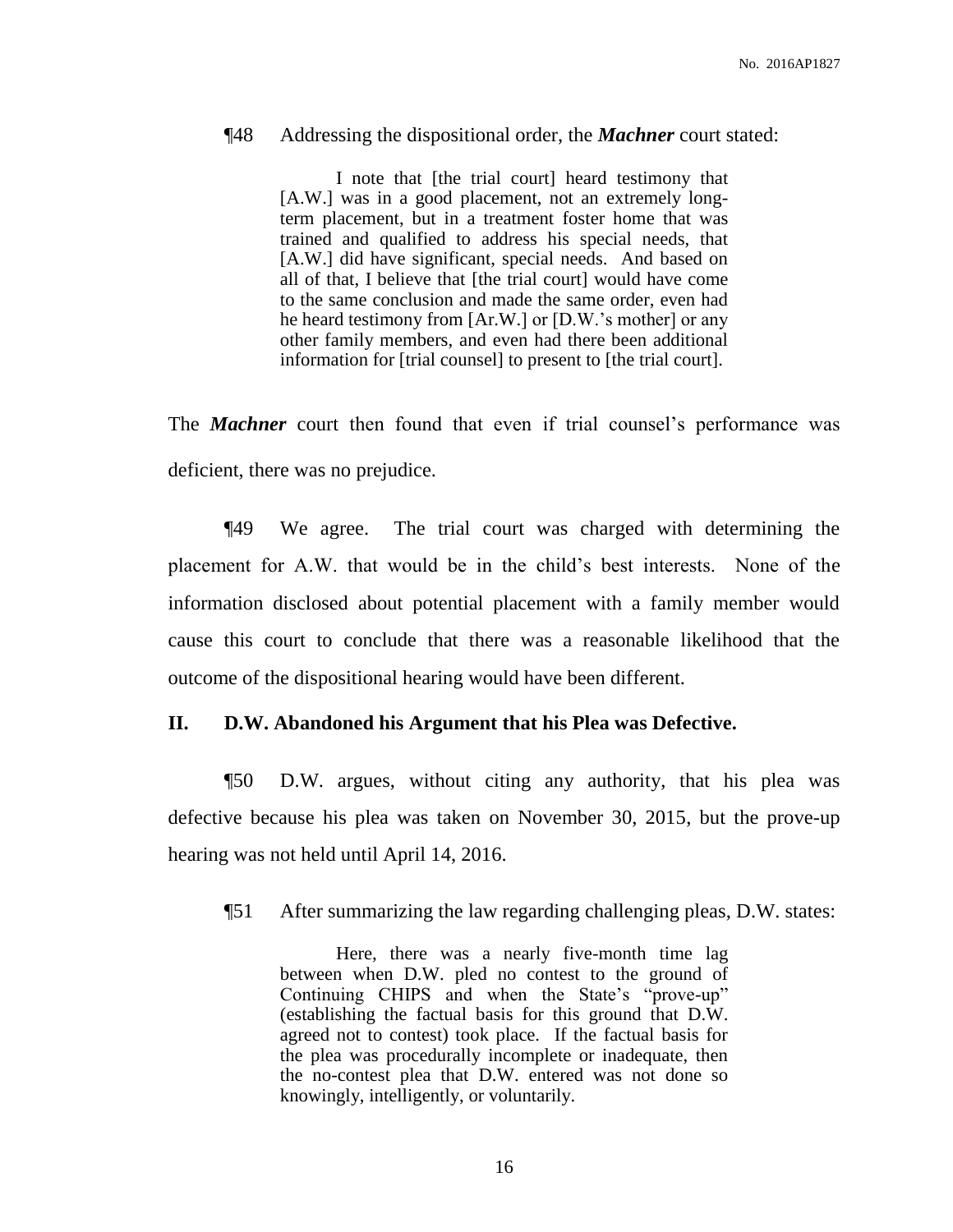D.W. fails to cite any facts or make any argument that the factual basis for the plea was procedurally incomplete or inadequate.

¶52 D.W. fails to develop his argument or point to any legal authority to support his assertion that a several-month time lag between the taking of the plea and the prove-up somehow affects the validity of the plea. Issues raised on appeal but not argued are deemed abandoned. *See A.O. Smith Corp. v. Allstate Ins. Cos.*, 222 Wis. 2d 475, 492, 588 N.W. 2d 285 (Ct. App. 1998). In *A.O. Smith*, this court stated, "[h]ence, we interpret this well-known rule of law to mean that in order for a party to have an issue considered by this court, it must be raised and argued within its brief." *See id.* This court went on to explain that "a party has to adequately, and with some prominence, argue an issue in order for this court to decide it. It is insufficient to just state an issue on appeal without providing support for the position and providing legal authority supporting the position." *See id.*

¶53 Because D.W. merely stated that there is an issue whether his plea was defective, but fails to provide any factual or legal authority supporting that position, we find that he has abandoned the argument.

### **CONCLUSION**

¶54 For the reasons stated above, we find that trial counsel's performance was not deficient and, even if it was, there is no prejudice. Additionally, we find that D.W. abandoned his argument that his plea was defective.

*By the Court.—*Orders affirmed.